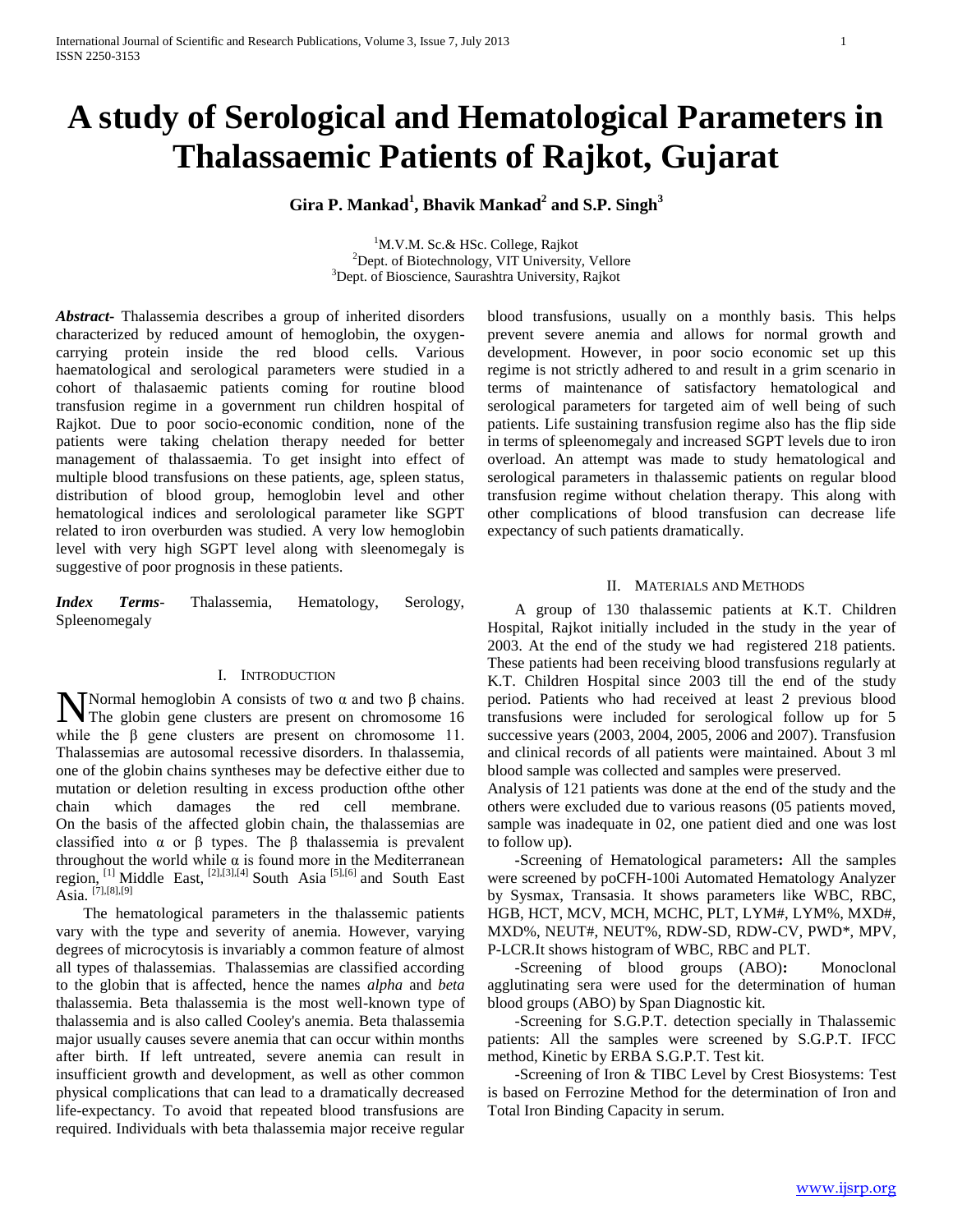#### III. RESULT AND DISCUSSION

 Present study was conducted to observe haematological and serological parameters in thalassemia patients who received multiple blood transfusion without chelation therapy in and around Rajkot city. Figure 1 shows prevalence of blood group in Thalassemia patients to study the preference of any particular blood group.

**Blood group wise distribution of Thalassemia patients Figure**



 Figure shows in our studies 42 patients out 121 possess Blood group O (34.71%), 23 out of 121 are of blood group A (19%), 47 out of 121 are of blood group B (38.84%) and 9 out of 121 having blood group AB (7.45%). This pattern is similar to the pattern of blood group observed in general population.

 Repeated blood transfusion results in Spleenomegaly in Thalassemic patients. However some patients undergo spleenactomy to reduce amount of blood transfusion.

# **Spleen status in Thalassemic patients Figure 2**

#### **SPLEEN STATUS**



 Figure 2 shows that 49% of the patients had spleenomegaly and 37% patients had normal size of the spleen. 14% of patients were spleenectomized which make them susceptible to microbial infection. However spleenectomy procedure is always followed by vaccination to the patients. The estimation of Hemoglobin always reveals the deviation of Hb level from the normal. Anything below 13.8 gm% in males and 12.0 gm% in females in considered as anemia.

## **Estimation of Hemoglobin in Thalassemia Patients Figure 3**



|             | Hemoglobin |  |  |
|-------------|------------|--|--|
|             | %          |  |  |
| Thalassemic | 7.6%       |  |  |
| Average     |            |  |  |
| Normal      | 15%        |  |  |

 Above table shows patients with Thalassemia have lower Hemoglobin (Average 7.6%) than Normal (Average 15.0%).

 Above Figure shows patients with thalassemia shows lower Hemoglobin % in our study, Thalassemic patients have average 7.6% of Hemoglobin as compare to normal patients have 15.0 % of Hemoglobin.

**Table 1 Serological Parameters**

|             | Normal values | Thalassemic            |
|-------------|---------------|------------------------|
|             |               | Patient's              |
|             |               | Average value          |
| <b>SGPT</b> | $6-21$ IU/ml  | 55.1 IU/ml             |
| <b>TIBC</b> | 228-428       | $506.5 \text{~meg/dl}$ |
|             | mcg/ml        |                        |
| S.          | 80-175        | 206.18                 |
| Iron        | microgm/100ml | microgm/100ml          |

 Above table shows Thalassemia patients show higher level of S.G.P.T. enzyme (55.1IU/ml) than Normal people (6-21 IU/ml), higher T.I.B.C. levels (506.49 mcg/dl) than Normal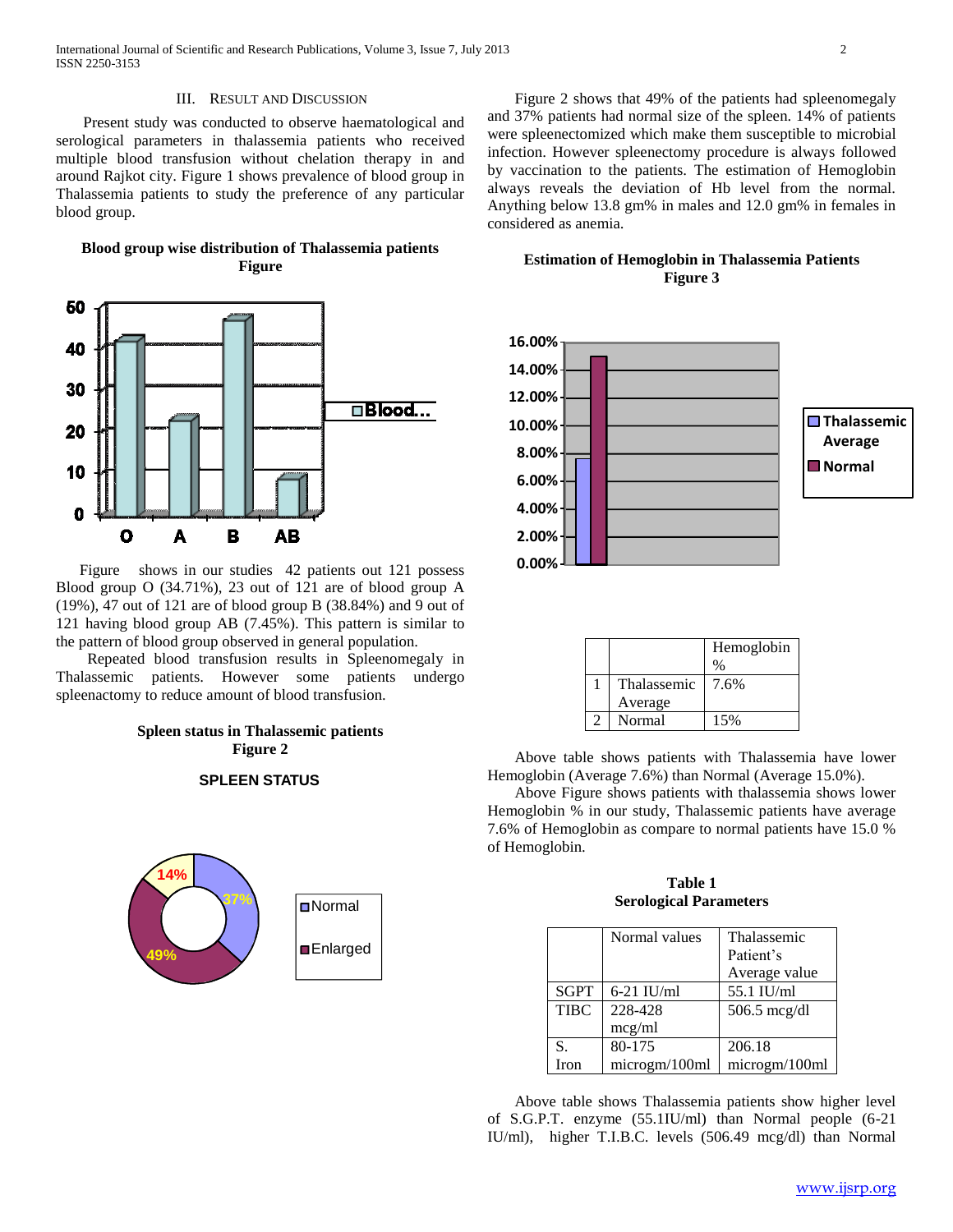people (228-428 mcg/dl) and higher level of S. Iron. (206.18 µg/100 ml) than Normal people ( Male:80-175 µg/100 ml and Female: 60-160 µg/100 ml)

# **Heamatological Parameters Table 2**

|            | <b>Normal Values</b> |                  | Thalassemia                       | Patients |
|------------|----------------------|------------------|-----------------------------------|----------|
|            |                      |                  | Values                            |          |
| <b>HCT</b> | 37-47%               |                  | 21.6%                             |          |
| RDW-       | 11.5-14%             |                  | 21.44%                            |          |
| CV         |                      |                  |                                   |          |
| <b>RBC</b> | 4.5-6.5 X $10^6$ cmm |                  | $2.82 \text{ X } 10^6 \text{ cm}$ |          |
| <b>WBC</b> | $4.5 - 11.00$<br>X   | 10 <sup>5</sup>  | 12.5<br>X                         | ∩⊇       |
|            | cells/microliter     | cells/microliter |                                   |          |

 Above table shows Thalassemic patients have lower levels of H.C.T. (21.6%) than Normal people (37-47%).

 Above table shows that thalassemia patients show higher level of R.D.W.–C.V. (21.44%) than Normal people (11.5- 14.0%). Also total count of leucocytes is always increased during thalassemia. Above table shows Thalassemic patients show high levels of W.B.C. (12.5 X  $10^3$  cells/cmm) than Normal people  $(4.5-11.00 \text{ X } 10^3 \text{ cells/cmm})$ . The number of white blood cells may appear raised due to the presence of a large number of immature (nucleated) red blood cells, which the cell counter may mistakenly identify as white blood cells. RBC count is also low. Microcytic anemia is observed. Above table shows Thalassemic patients have lower levels of Red Blood Cells  $(2.82 \text{ X } 10^6 \text{ cm})$ than Normal people (Male:  $4.5-6.5 \times 10^6$  cmm and Female: 3.9- $5.6 \text{ X } 10^6 \text{ cm}$ m)

## **Statistical Correlation analysis of various parameters:**

 Correlation analysis of various parameters in hemogram as well as incidence of microbial infections with the amount of blood transfused was carried out.

|               | Hb       | S.G.P.T. | S.Iron   | <b>RBC</b> | <b>HCT</b> | <b>MCV</b> | <b>RDW-CV</b> | <b>WBC</b> |
|---------------|----------|----------|----------|------------|------------|------------|---------------|------------|
| Hb            |          |          |          |            |            |            |               |            |
| S.G.P.T.      | 0.034    |          |          |            |            |            |               |            |
| S.Iron        | $-0.228$ | 0.001    |          |            |            |            |               |            |
| <b>RBC</b>    | 0.769    | 0.011    | $-0.183$ |            |            |            |               |            |
| <b>HCT</b>    | 0.774    | $-0.019$ | $-0.180$ | 0.959      |            |            |               |            |
| <b>MCV</b>    | 0.134    | $-0.077$ | $-0.033$ | 0.118      | 0.378      |            |               |            |
| <b>RDW-CV</b> | $-0.152$ | $-0.226$ | 0.083    | $-0.023$   | 0.050      | 0.175      |               |            |
| <b>WBC</b>    | 0.094    | 0.137    | $-0.057$ | 0.078      | 0.115      | 0.116      | 0.152         |            |

 As shown in the table there is a significant correlation between hemoglobin value, RBC count and hematocrit value. There was also a significant correlation of moderate degree between hematocrit value and mean corpuscles value.

 Thalassemia is a worldwide disorder. α- and β -thalassemia are the most common single-gene hemoglobin disorders in the world. It is more prevalent in areas endemic for malaria. <sup>[18]</sup> South East Asia, <sup>[7],[8],[9]</sup> India, <sup>[5],[6]</sup> Mediterranean region  $[2]$ ,  $[3]$ ,  $[4]$  and Middle East including Saudi Arabia  $^{[2],[14],[15],[16],[17]}$  are the regions from where large number of cases are reported. The change in hematological parameters depends on the type of thalassemia. The clue for thalassemia is low mean corpuscular volume  $(MCV) < 78$  fl or low mean corpuscular hemoglobin (MCH) <27 pg. Although iron deficiency is the most common cause of a low MCV or a low MCH, it is likely that this finding will point to thalassemia in regions of countries with thalassemia-prone ethnic populations. There are several causes of the anemia produced by different abnormal hemoglobins. Microcytic hypochromic anemia is a common hematological abnormality in clinical practice and usually is caused by iron deficiency and thalassemia trait.

#### **REFERENCES**

[1] Hall GW, Thein SL, Newland AC, Chisholm M, Traeger-Synodinos J, Kanavakis E, et al. A base substitution T-G in codon 29 of the  $\alpha$ 2globin gene causes α thalassaemia. Br J Haematol 1993;85:546-52.

- [2] El-Hazmi MA. Genetic red cell disorders in Saudi Arabia: A multifactorial problem. Hemoglobin 1994;18:257-72.
- [3] Marouf R, D'Souza TM, Adekile AD. Hemoglobin electrophoresis and hemoglobinopathies in Kuwait. Med Princ Pract 2002;11:38-41
- [4] Denic S, Souid AK, Nagelkerke N, Showqi S, Balhaj G . Erythrocyte reference values in Emirati people with and without  $α+$  thalassemia. BMC Blood Disord 2011;11:1.
- [5] Balgir RS. Hematological profile of twenty nine tribal compound cases of hemoglobinopathies and G-6-PD deficiency in rural Orissa. Indian J Med Sci 2008;62:364-73.
- [6] Rathod DA, Kaur A, Patel V, Patel K, Kabrawala R, Patel V, et al. Usefulness of cell counter-based parameters and formulas in detection of β thalassemia trait in areas of high prevalence. Am J Clin Pathol 2007;128:585-9.
- [7] Tritipsombut J, Sanchaisuria K, Fucharoen S, Fucharoen G, Siriratmanawong N, Pinmuangngam C, et al. Hemoglobin profiles and hematologic features of thalassemic newborns. Arch Pathol Lab Med 2008;132:1739-45.
- [8] Tongnoi P. Hematologic parameters and level of HbE for predicting Alphathalassemia 1 gene in pregnant women. Khon K Med J 2008;32:2
- [9] Xi Q, Jie W, YanNi H. Study on α-thalassemia and hematological parameter in Li nationality pregnant women in Hainan province. Mat Chil Heal Care China 2009;32:4590-2.

### **AUTHORS**

**First Author** – Gira P. Mankad, 1. M.V.M. Sc.& HSc. College, Rajkot